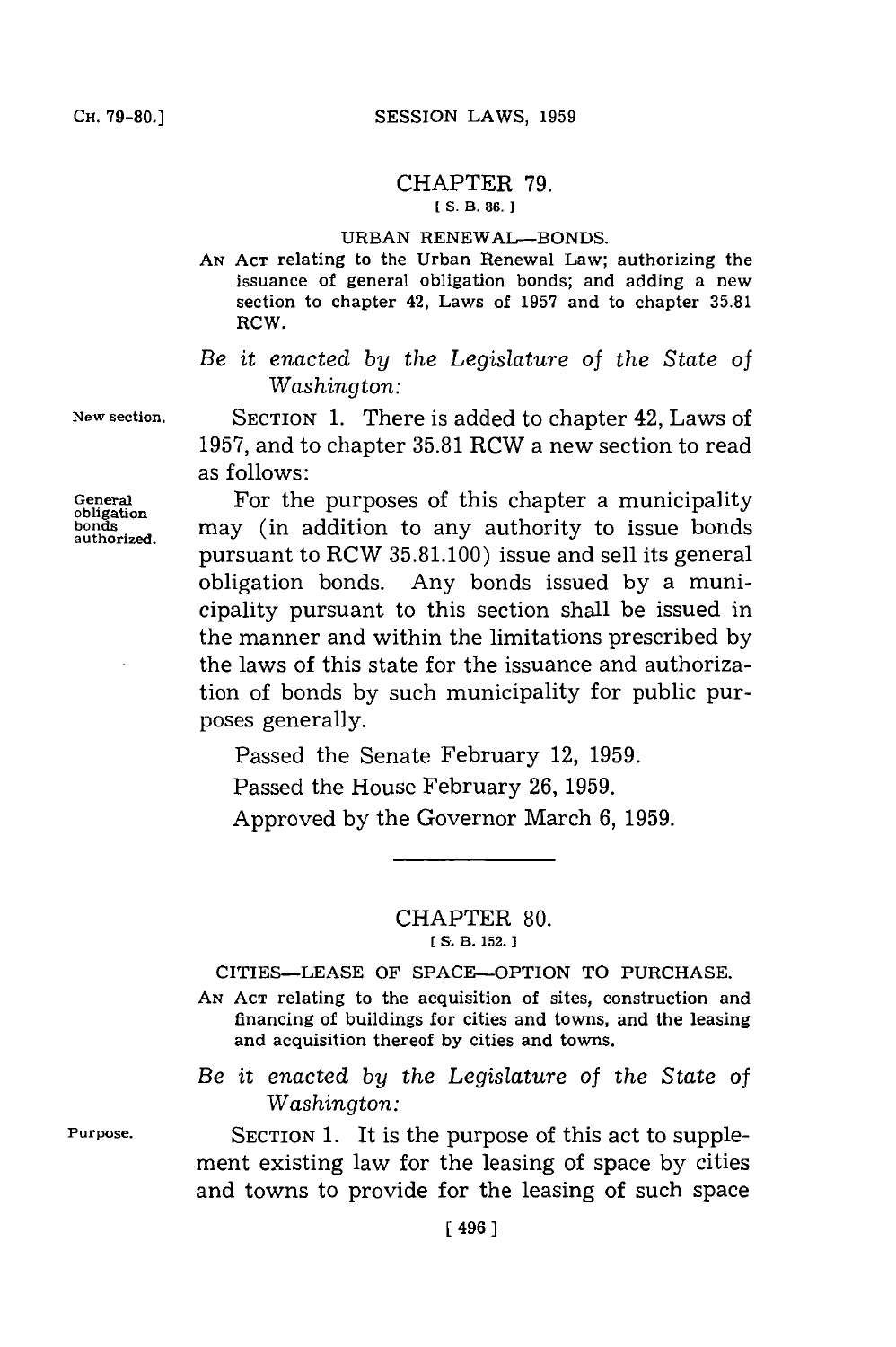through leases with an option to purchase and the acquisition of buildings erected upon land owned **by** a city or town upon the expiration of a lease of such land.

**SEC.** 2. The term "building" as used in this act **"Building"** shall be construed to mean any building or buildings used as a part of, or in connection with, the operation of a city or town, and shall include the site and appurtenances, including but not limited to, heating facilities, water supply, sewage disposal, landscaping, walks, and drives.

SEC. 3. Any city or town may, as lessee, lease a **Term**<br>
and *I* imitation. building for its use for a term of not to exceed fifty years.

SEC. 4. A lease of a building executed pursuant option to to this act may grant the lessee city or town an option to renew for a further term on like conditions, or an option to purchase the building covered **by** the lease at any time prior to the expiration of the term. **A** lease with an option to purchase shall provide **Option to** that all sums paid as rent up to the time of exercising the option shall be credited toward the payment of the purchase price as of the date of payment. No lease shall provide, nor be construed to provide, that any city or town shall be under any obligation to purchase the leased building.

SEC. **5. A** lease of a building may provide that **Permitted** as a part of the rental, the lessee city or town may pay taxes and assessments on the leased building, maintain insurance thereon for the benefit of the lessor, and assume responsibilities for repair, replacement, alterations, and improvements during the term of the lease.

**SEC. 6. A** city or town may, in anticipation of the **Lease prior to occupancy** acquisition of a site and the construction of a build- **permitted.** ing, execute a lease, as lessee, prior to the actual acquisition of a site and the construction of a build-

**covenants**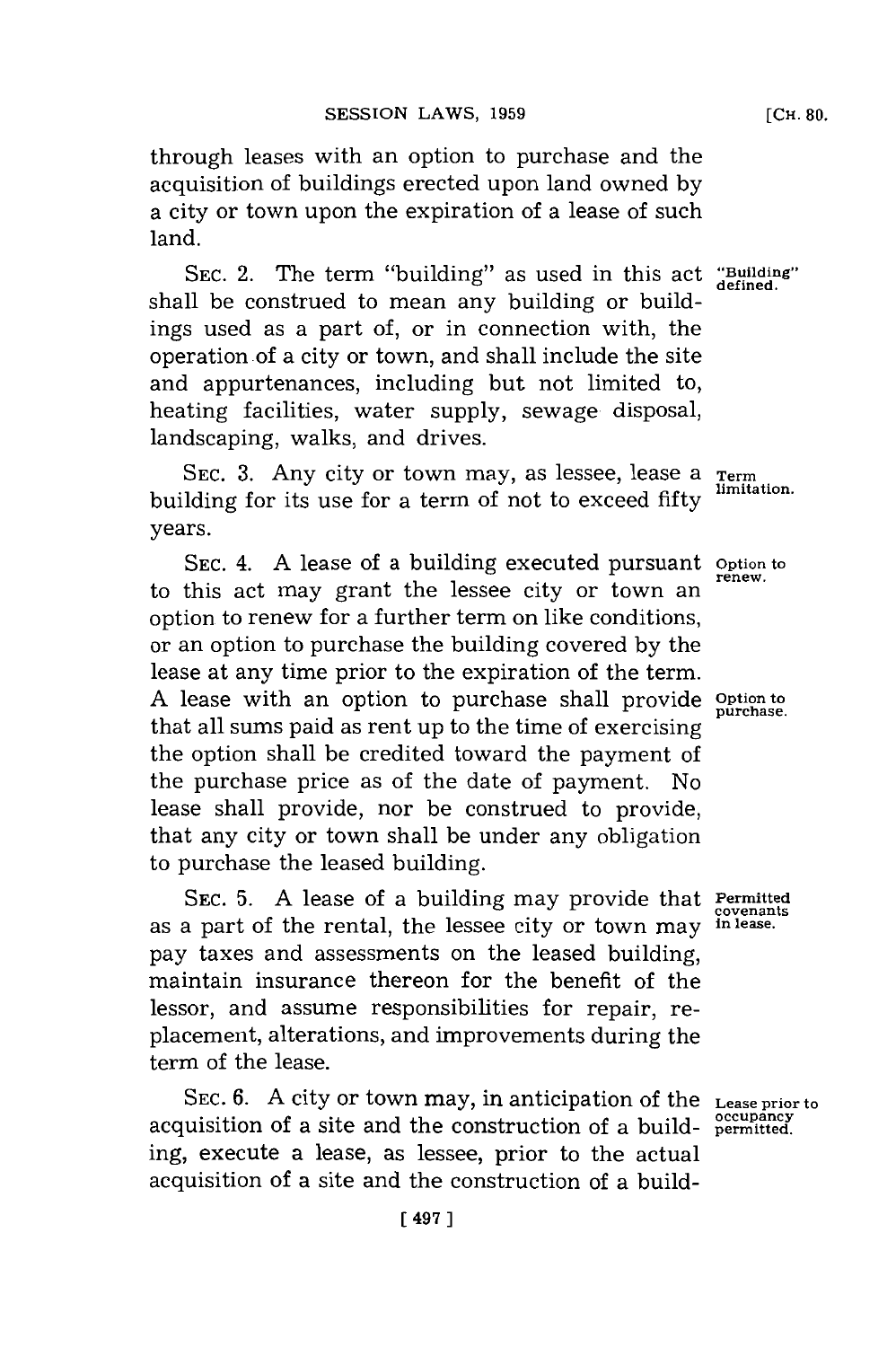ing, but the lease shall not require payment of rental by the lessee until the building is ready for oc-<br>Bond. **but** cupancy. The lessor shall furnish a bond satis-The lessor shall furnish a bond satisfactory to the lessee conditioned on the delivery of possession of the completed building to the lessee city or town at the time prescribed in the lease, unavoidable delay excepted. The lease shall provide that no part of the cost of construction of the building shall ever become an obligation of the lessee city or town.

**Lease and SEC. 7.** Any city or town desiring to have a building for its use erected on land owned, or to be acquired, by it, may, as lessor, lease the land for a reasonable rental for a term of not to exceed fifty years: *Provided,* That the city or town shall lease back the building or a portion thereof for the same term. The leases shall contain terms as agreed upon between the parties, and shall include the following provisions:

**Covenants** in leses.(1) No part of the cost of construction of the building shall ever be or become an obligation of the city or town.

> (2) The city or town shall have a prior right to occupy any or all of the building upon payment of rental as agreed upon **by** the parties, which rental shall not exceed prevailing rates for comparable space.

> **(3)** During any time that all or any portion of the building is not required for occupancy **by** the city or town, the lessee of the land may rent the unneeded portion to suitable tenants approved **by** the city or town.

> (4) Upon the expiration of the lease, all buildings and improvements on the land shall become the property of the city or town.

**Bids, lease SEC. 8. A** lease and lease back agreement re- **and leaseback agree-** quiring a lessee to build on city or town property ment-<br>ment-<br>Notice. **Shall be made pursuant to a call for hids upon terms** shall be made pursuant to a call for bids upon terms

**lease-back authorized.** fo